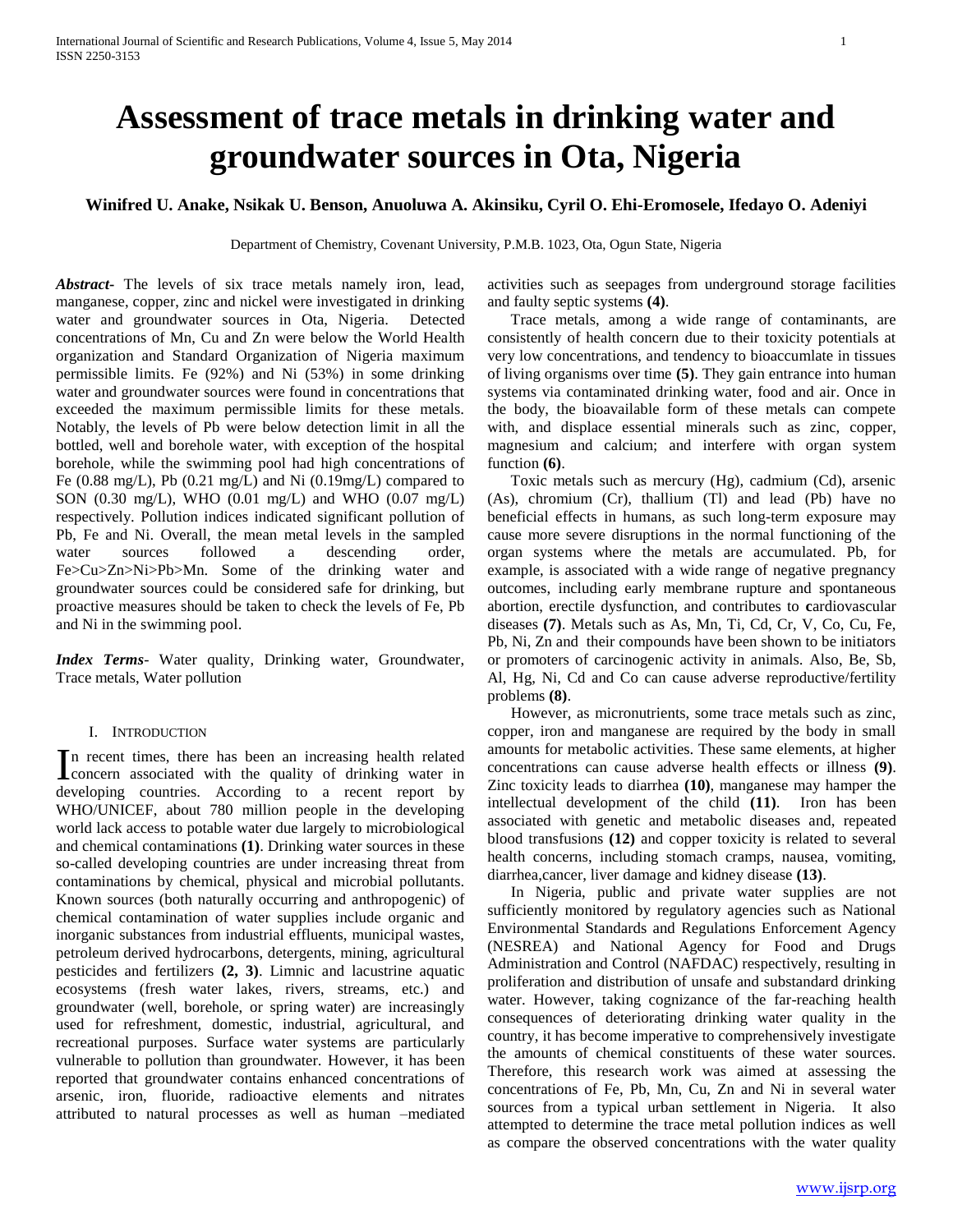permissible limits specified by the World Health Organization and Standard Organization of Nigeria.

## II. MATERIALS AND METHODS

#### *A. Description of study area*

 Ota is a town in Ogun state, and the capital of Ado-Odo/Ota local government area. It has a geographical coordinates of 6°41′00″N 3°41′00″E to the north of the Area. It is home to a number of manufacturing industries in Nigeria. Their major sources of water are underground and rivers.

## *B. Sample collection, pre-treatment and chemical analysis*

 Twelve water samples were randomly collected within Ota in Ogun state. The water sources include: borehole, well, bottled, sachet and swimming pool. Samples were collected in 1L polyethylene container. The sample containers were washed with 20 % analytical grade nitric acid and rigorously rinsed with distilled deionized water. Prior to sampling, it was further rinsed with the actual sample. Collected samples were preserved by chemical adjustment of the  $pH < 2$ , by acidifying with 5 milliliters of analytical grade nitric acid. This reduces precipitation and sorption losses to the container walls. After which the samples were stored under ice on transit and then refrigerated after arriving at the laboratory at a temperature of (4°C) prior to analysis. The water samples and reagent blank were digested using concentrated nitric acid  $(HNO<sub>3</sub>)$  for the determination of metal ions concentration and was further analysed using S series atomic absorption spectrophotometer (AAS). This was critical in order to destroy the organic matrix

capable of trapping the trace metals, and thus making them unavailable for the instrumental analysis. Also, prior to metal ion analyses, calibration solutions of the target metal ions were prepared from standard stock by serial dilution. Quality assurance and control was performed according to the specified method of **(14).**

#### III. RESULTS AND DISCUSSIONS

 The swimming pool is expected to comply with the standard for drinking water **(17)**. The suitability of swimming pool for intended purpose is dependent on the sanitation culture of the managers of the pool. Hence, to evaluate the safety of water for drinking and recreational purposes, concentrations of trace elements in water in the present study were compared with the guidelines for drinking-water quality established by WHO (15) and SON (16). The results shown in Table 1 for the levels of trace metals in drinking and swimming pool are the means of triplicate measurements. Table 1 shows the concentrations of trace metals namely- Fe, Pb, Mn, Cu, Zn, and Ni analyzed in borehole, well, bottled sachet and swimming pool samples in Ota and its environs.

#### *A. Trace metals below permissible limit (Mn, Cu and Zn)*

 Mn, Cu and Zn, which are considered as essential elements to the human body, were found in relatively low concentrations in all the samples. The concentration of Mn and Cu in the water sources were in the range of 0.02 to 0.08 mg/L and 0.04 to 0.75 mg/L, respectively, while that of Zn ranged from 0.04 to 0.65 mg/L (Table 1).

| $\omega$ . Observed concentrations (ing/L) or trace inclus in urinning water and groundwater. |              |      |              |            |      |      |      |
|-----------------------------------------------------------------------------------------------|--------------|------|--------------|------------|------|------|------|
| Sample location                                                                               | Sample<br>ID | Fe   | Pb           | Mn         | Cu   | Zn   | Ni   |
| <b>Borehole</b>                                                                               |              |      |              |            |      |      |      |
| Iyana borehole                                                                                | ВI           | 0.46 | $\langle$ LD | 0.04       | 0.07 | 0.09 | 0.11 |
| Hospital borehole                                                                             | BH           | 0.73 | 0.03         | 0.02       | 0.06 | 0.14 | 0.08 |
| NNPC borehole                                                                                 | <b>BN</b>    | 1.41 | $\langle$ LD | 0.08       | 0.07 | 0.09 | 0.09 |
| Covenant borehole                                                                             | BC           | 0.77 | $\langle$ LD | 0.04       | 0.17 | 0.65 | 0.02 |
| Well                                                                                          |              |      |              |            |      |      |      |
| $C_4$ well                                                                                    | <b>WC</b>    | 1.24 | $\langle$ LD | 0.07       | 0.08 | 0.15 | 0.03 |
| Iyana well                                                                                    | WI           | 0.11 | $\langle$ LD | 0.03       | 0.06 | 0.04 | 0.08 |
| <b>Bottled</b>                                                                                |              |      |              |            |      |      |      |
| <b>Kesh Bottled</b>                                                                           | KB           | 0.42 | $\langle$ LD | 0.05       | 0.15 | 0.11 | 0.07 |
| Hebron Bottled                                                                                | HB           | 0.43 | $\langle$ LD | 0.04       | 0.07 | 0.05 | 0.1  |
| <b>Sachet</b>                                                                                 |              |      |              |            |      |      |      |
| <b>Bakers Sachet</b>                                                                          | <b>BS</b>    | 0.41 | $\langle$ LD | 0.05       | 0.07 | 0.08 | 0.18 |
| <b>Hebron Sachet</b>                                                                          | HS           | 0.58 | 0.01         | 0.02       | 0.04 | 0.05 | 0.07 |
| <b>Swimming Pool</b>                                                                          |              |      |              |            |      |      |      |
| <b>Bells Pool</b>                                                                             | <b>BP</b>    | 0.49 | 0.21         | 0.04       | 0.44 | 0.09 | 0.13 |
| Covenant Pool                                                                                 | $\rm CP$     | 0.88 | 0.05         | 0.03       | 0.75 | 0.12 | 0.19 |
| <b>Standards</b>                                                                              |              |      |              |            |      |      |      |
| WHO (mg/L)                                                                                    |              |      | 0.01         |            | 2.00 |      | 0.07 |
| $SON$ (mg/L)                                                                                  |              | 0.30 | 0.01         | 0.20       | 1.00 | 3.00 | 0.02 |
| <b>Remark</b>                                                                                 |              | APL  | APL          | <b>BPL</b> | BPL  | BPL  | APL  |

## **Table 1.0: Observed concentrations (mg/L) of trace metals in drinking water and groundwater sources**

<LD = below detection limit, APL = above permissible limit; BPL = below permissible limit*,*

SON = Standard Organization of Nigeria, WHO = World Health Organization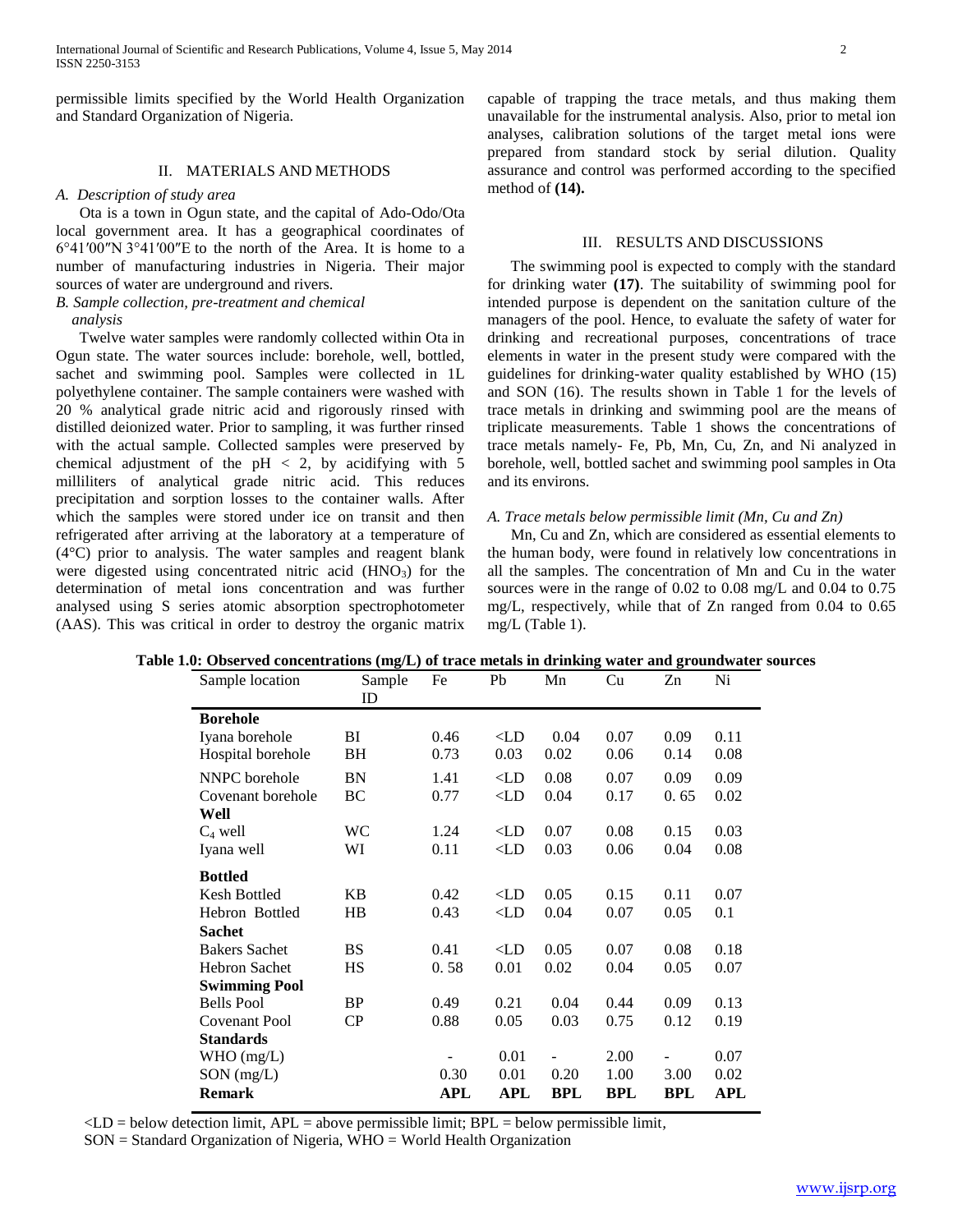| <b>Parameter</b> | <b>Pollution</b> |  |  |
|------------------|------------------|--|--|
|                  | <b>Index</b>     |  |  |
| <b>Iron</b>      | 2.20             |  |  |
| Lead             | 7.50             |  |  |
| Manganese        | 0.22             |  |  |
| Copper           | 0.08             |  |  |
| Zinc             | 0.05             |  |  |
| <b>Nickel</b>    | 1.37             |  |  |

**Table 2.0: Pollution Index for the metal ions**

These values are far below the maximum permissible limit of 0.20 mg/L (SON), 2.00 mg/L (WHO) and 3.00 mg/L (SON) respectively as shown in Table 1.

 A previous work done in the same study area revealed that the range of concentration of Zn varied between 0.030 mg/L to no Zn detected in samples **(18)**. When compared with the result for Zn (0.04 to 0.65 mg/L) in this work, an increasing trend of Zn present in water is seen.

 Also, on comparing with similar study, investigating the chemical characteristics of these metals in Osun state, it was also seen that the concentrations of Mn, Cu and Zn in all the samples were below the regulatory desirable level for the metals in the various water sources **(19)**. Based on the result from the various water sources in this study area, it can be implied that these trace metals do not impart undesirable taste and colour to the water, nor pose possible health threat to consumers.

## *B. Trace metals above permissible limit (Fe, Pb and Ni)*

 The concentration of Fe in the different water sources shown in Table 1 ranged between 0.11 and 1.41 mg/L. Interestingly, It was observed that about 92% of Iron in all the water samples were all excessively greater than the SON standard for maximum permissible limit of 0.30 in drinking and swimming pool with exception of Iyana well water (WI =  $0.11$ mg/L). The highest concentration of iron was recorded in borehole water collected at NNPC. The trend of accumulations of this metal in these water sources are as follows: borehole > well > swimming pool > sachet >bottled. Result agrees to previous works of (**18, 20**) where iron was reported to occur in high concentrations in ground and drinking water. This excess concentration of iron may be attributed to rocks and soil containing iron, which can dissolve into the water source. Even though iron poses no danger to health at levels found in drinking water, it may affect acceptability of drinking water by altering its appearance, taste, odour, stain clothing and appliances and promote the growth of iron bacteria in the water system (**15)**. Hence, operator(s) may be advised to treat the water using a water softener or iron filter.

 Lead concentrations above WHO and SON guideline (0.01 mg/L) were present in 25% of the samples, swimming pool (C.P  $= 0.21$  and B.P 0.05) and bore hole (B.H  $= 0.03$ ) (Table 1). Notably, the levels of lead were below detection limit in all the bottled, well and borehole water, with exception of the hospital borehole. The possible sources of lead in these samples could be associated with the corrosive water effects on household plumbing systems containing lead in pipes, solder, fittings or the service connections to homes. The swimming pools are located along busy roads as such Pb contaminated street dust and leadbased paint from the buildings in the vicinity could have contributed to the elevated value. Hence, the hospital borehole water is not fit for domestic purposes, and the swimming pool water may not also support recreational purposes until the Pb level is reduced since exposure to lead level above 0.01 mg/L is associated with a wide range of effects, including renal failure, impaired fertility and adverse pregnancy outcomes, hematological and neurological problems, permanent damage to the central nervous system, the brain, and kidneys (**11, 15**).

 The results when compared with similar studies investigating the chemical characteristics of potable and surface water sources in Ota and environs showed that while Pb ranged from not detected to 0.086 mg/L in tap, sachet and swimming pool (**18**), it was not detected in other borehole and well water sources investigated (**21**). This implies that Pb contamination in some of the water sources could be attributed more to anthropogenic activities than accumulation in ground water from the study locations.

 The concentration of Ni as shown in (Table 1 ranged between 0.02 mg/L and 0.19 mg/L obtained for water samples from BC and BP locations respectively. Nickel was present in all samples. Only 40% of the potable water samples were within the WHO set standard of 0.07mg/L for nickel, while others were above by 60%. Also, both swimming pool samples exceeded the WHO guideline values for nickel. Even though nickel is regarded as an essential trace metal, it is equally toxic at elevated concentration. Hair loss, lung fibrosis, skin allergies, outbreak of eczema, and variable degrees of kidney and cardiovascular system poisoning have been associated with humans exposed to high level of nickel (*22*). In addition, it has the tendency of substituting for iron and zinc in the body, thus interfering in the normal biochemistry (**23**).

### *C. Pollution Index (Pi)*

 Pollution index (Pi) is defined as the ratios of the concentration of individual parameter against the baseline standard. It provides information on the relative pollution contributed by individual samples. The critical value is 1.0, values greater than 1.0 indicates significant degree of pollution while values less than 1.0 shows no pollution (**24, 25)**. Pi is computed as:

# Pollution index  $(Pi) = \frac{\text{Concentration}}{\text{Standard}}$

Standard

 The pollution Index value is presented in Table 2. The values obtained for iron, lead, manganese, copper, zinc and nickel in all